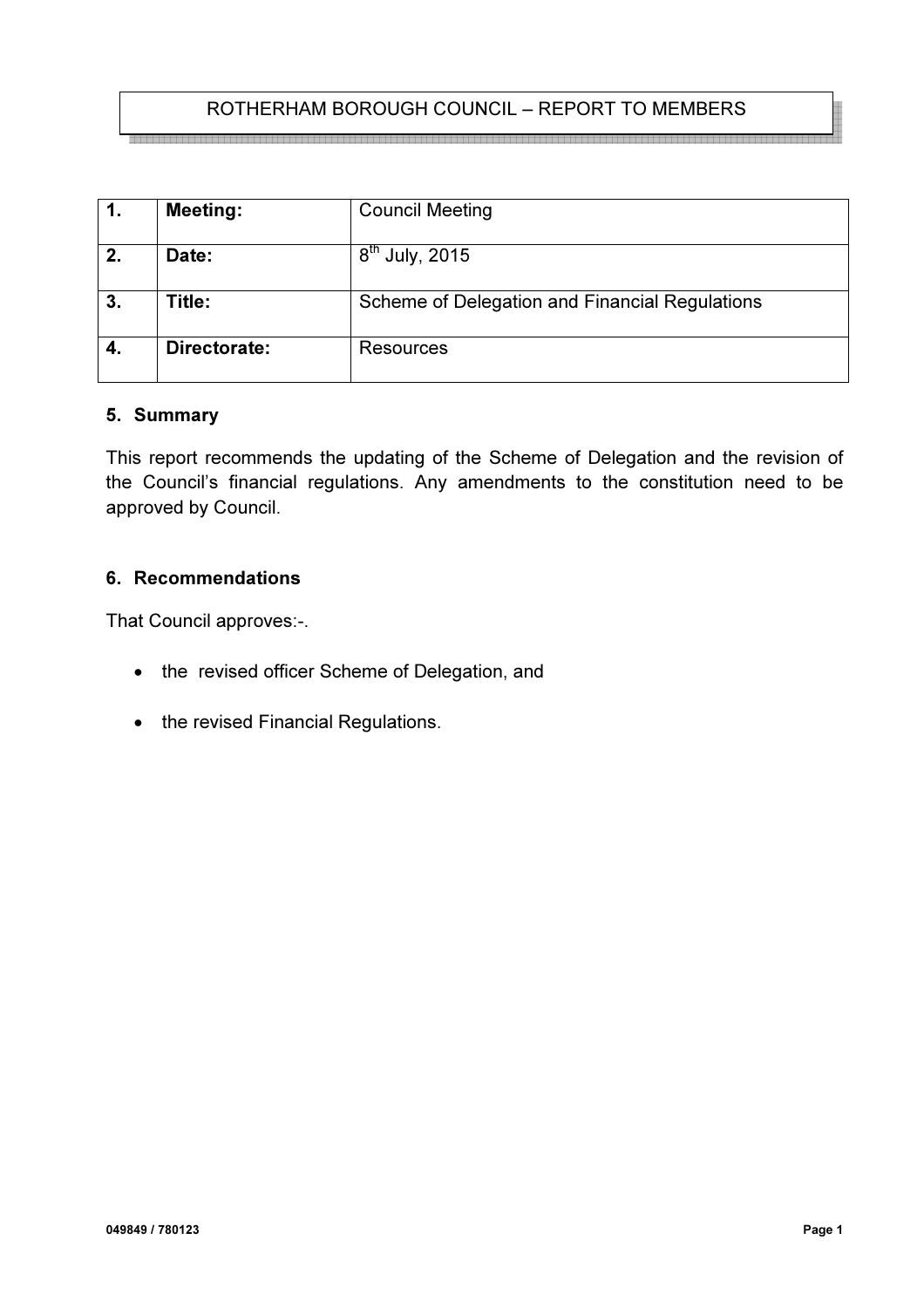## 7. Proposals and Details

- 7.1 Following the appointment of Commissioners by the Secretary of State, some reorganisation of the Council's departments took place. By way of example the licensing function of the Council has been moved from the Neighbourhood and Adult Services Department to the Environment and Development Services Department. In addition the Strategic Director Environmental Services has been appointed as Head of Paid Service. Hard copies of the revised Scheme of Delegation are to be provided in each of the respective Group Rooms and for inspection on Reception at the Town Hall and can be requested via Jacqueline Collins, Director of Legal and Democratic Services Jacqueline.collins@rotherham.gov.uk
- 7.2 The Financial Regulations have also been reviewed by the Strategic Director of Finance and Corporate Services and the hard copies of the revised Regulations are to be provided in each of the respective Group Rooms and for inspection on Reception at the Town Hall and can be requested via Jacqueline Collins, Director of Legal and Democratic Services - Jacqueline.collins@rotherham.gov.uk
- 7.3 In order to ensure the legality of decisions the Constitution must be amended to reflect these changes.
- 7.4 The Constitution is a 'live' document and if any further changes are implemented it will need to be amended again to reflect these developments. Therefore this is very much a 'work in progress' and further amendments to the Constitution may well be necessary. These may include:
	- a) Any further organisational changes following the consultation on the Council restructure.
	- b) Any changes in the governance structure of the Council following the outcome of the Corporate Governance Review agreed at Council on 3<sup>rd</sup> June 2015.
	- c) Any changes in the legislative provisions affecting local government.
- 7.5 The Council at its meeting on  $22^{nd}$  May, 2015 agreed changes to the Constitution in relation to the Overview and Scrutiny functions of the Authority and these have been incorporated into the revised constitution.
- 7.6 In addition, at its meeting on  $3<sup>rd</sup>$  June, 2015, Council agreed to change the provisions in the Constitution relating to the dismissal of senior officers. This was following the publication of a Statutory Instrument requiring that relevant Standing Orders be changed. Therefore the Constitution has also been revised to accommodate these changes.